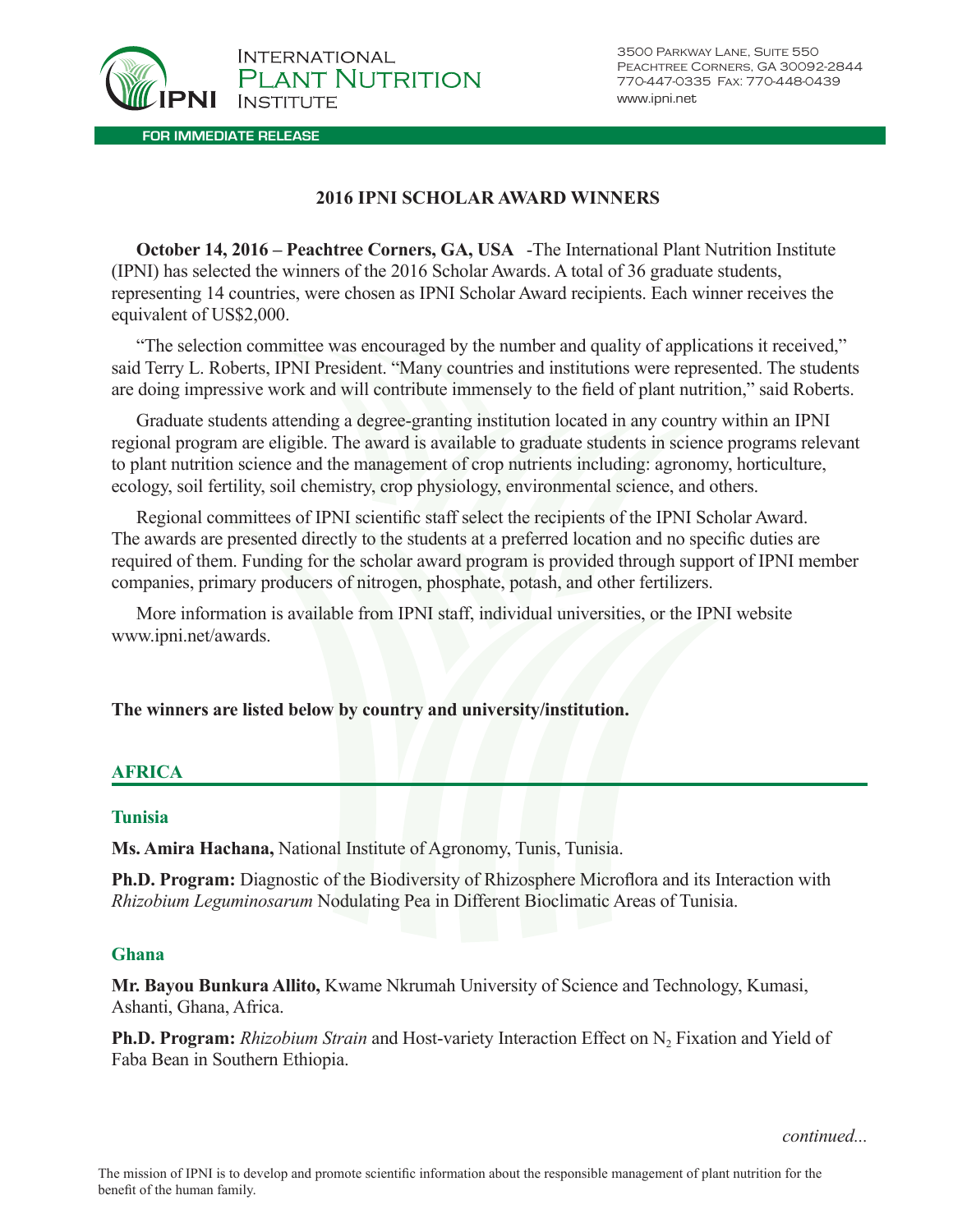

## **Zimbabwe**

**Ms. Muneta Grace Manzeke,** University of Zimbabwe, Harare, Zimbabwe.

**Ph.D. Program:** Geospatial Variation of Bioavailable Micronutrients in Tropical Soils and its Effects on Crop Productivity and Human Nutrition.

# **ASIA**

## **China**

**Dr. GU Chiming,** Wuhan Botanical Garden of Chinese Academy of Science, Moshan, Wuchang, Wuhan, China.

**Ph.D. Program:** Study on Non-Point Pollution Condition and Control Measures in Danjiangkou Reservoir, Hubei, China.

**Ms. LI Ting,** Institute of Soil Science, Chinese Academic of Sciences, Nanjing, China.

**Ph.D. Program:** Composition and Bioavailability of Soil Available Potassium of Typical Farmland in China.

**Mr. LIANG Guopeng,** Chinese Academy of Agricultural Sciences, Beijing, China.

**M.Sc. Program:** Seasonal Patterns of Soil Respiration and Soil Biochemical Properties under Nitrogen Addition.

**Mr. Khalid Mehmood,** University of Chinese Academy of Sciences, Beijing, China.

**Ph.D. Program:** Amelioration of Acid Soils Using Low Energy Consuming Biochars Combined with Inorganic Fertilizers for Improved Crop Growth.

**Ms. ZHANG Qian,** Chinese Academy of Agricultural Sciences, Beijing, China.

**Ph.D. Program:** Effect of Organic Amendments and its Microbiological Mechanism under Rice-Wheat Rotation.

### **India**

**Ms. Ridham Kakar,** Dr. Y.S. Parmar University of Horticulture and Forestry, Nauni, Solan, Himachal Pradesh, India.

**Ph.D. Program:** Integrated Nutrient Management under Ginger-cauliflower Cropping Sequence in North-West Himalayas.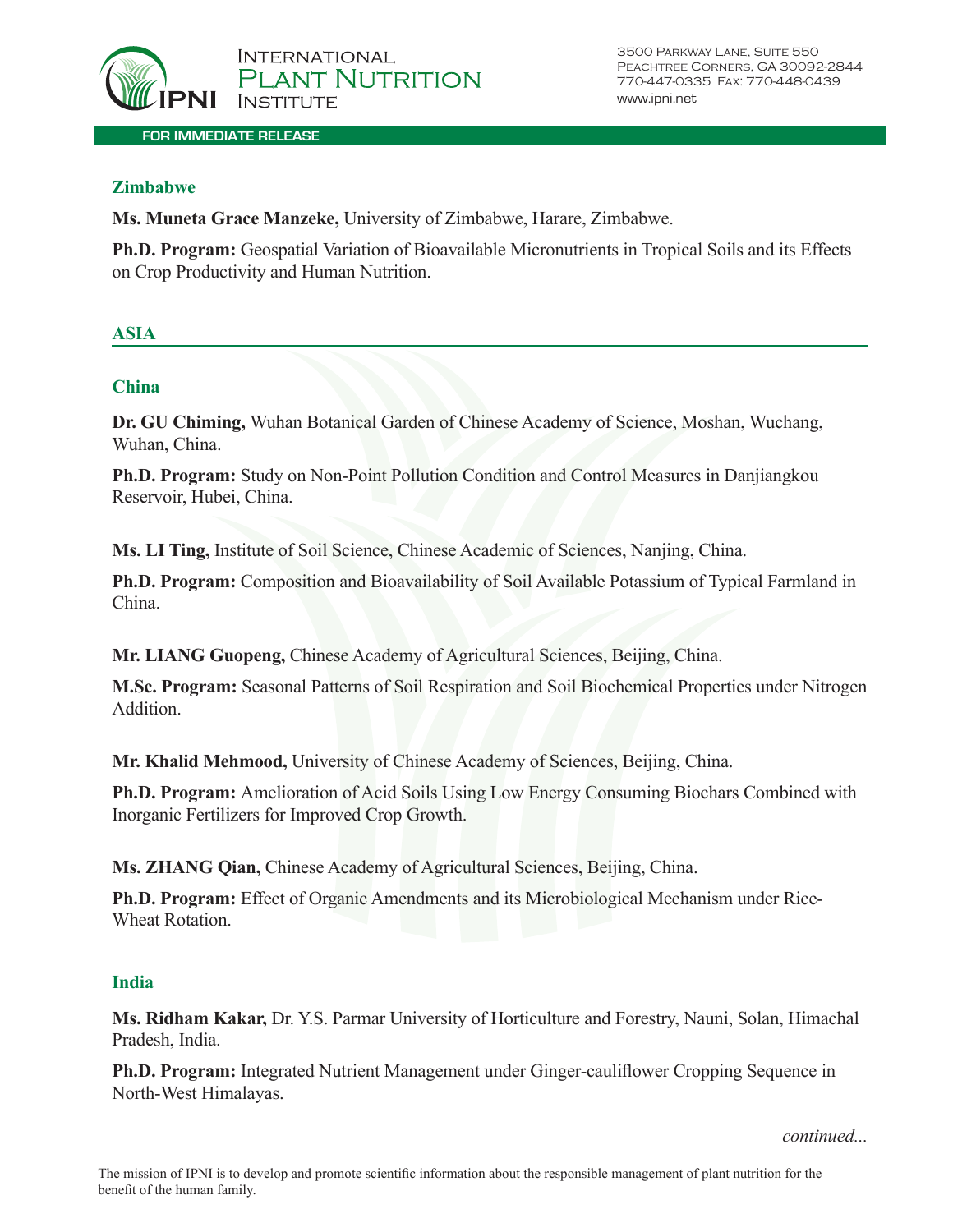

**FOR IMMEDIATE RELEASE**

**Mr. Kiran K.R.,** Indian Agricultural Research Institute, New Delhi, India.

**Ph.D. Program:** Mobilization of Soil Iron to Minimize Iron Deficiency Chlorosis of Soybean under Ambient and Elevated CO<sub>2</sub> and Temperature Conditions.

**Mr. Rumesh Ranjan,** Indian Agricultural Research Institute, New Delhi, India.

**Ph.D. Program:** Genetic Analysis and Identification of QTL's Influencing Nitrogen Use Efficiency in **Wheat** 

**Ms. Pragyan Paramita Rout,** Tamil Nadu Agricultural University, Coimbatore, Tamil Nadu, India.

**Ph.D. Program:** Development and Standardization of Sensors for Soil Moisture Monitoring and Precision Nutrient Management for Growing Flower Crops Under Fertigation and Matric Suction Irrigation.

**Mr. Vijayakumar Shanmugam,** Indian Agricultural Research Institute, New Delhi, India.

**Ph.D. Program:** Potassium Management in Aerobic Rice–Wheat Cropping System.

**Mr. Arunbabu Talla,** Indian Institute of Technology, Kharagpur, West Bengal, India.

**Ph.D. Program:** Planting Time and Nitrogen Management for Improving Hybrid Rice Production under Changing Climate of Subtropical India.

### **Pakistan**

**Mr. Abdul Rehman,** University of Agriculture, Faisalabad, Pakistan.

**Ph.D. Program:** Exploring the Role of Zinc Nutrition in Yield Improvement, Grain Biofortification and Resistance against Abiotic Stresses in Wheat.

### **Malaysia**

**Mr. Chuck Chuan Ng,** University of Malaya, Kuala Lumpur, Malaysia.

**Ph.D. Program:** Soil-plant Interaction of Trace Elemental Metals in Vetiver Grass.

### **EASTERN EUROPE/MIDDLE EAST**

### **Russia**

**Mr. Andrey Paratunov,** Volgograd State Agrarian University, Volgograd, Russia.

**M.Sc. Program:** Tomato Fertigation in a Dry Steppe Zone of Volga-Don Interfluve.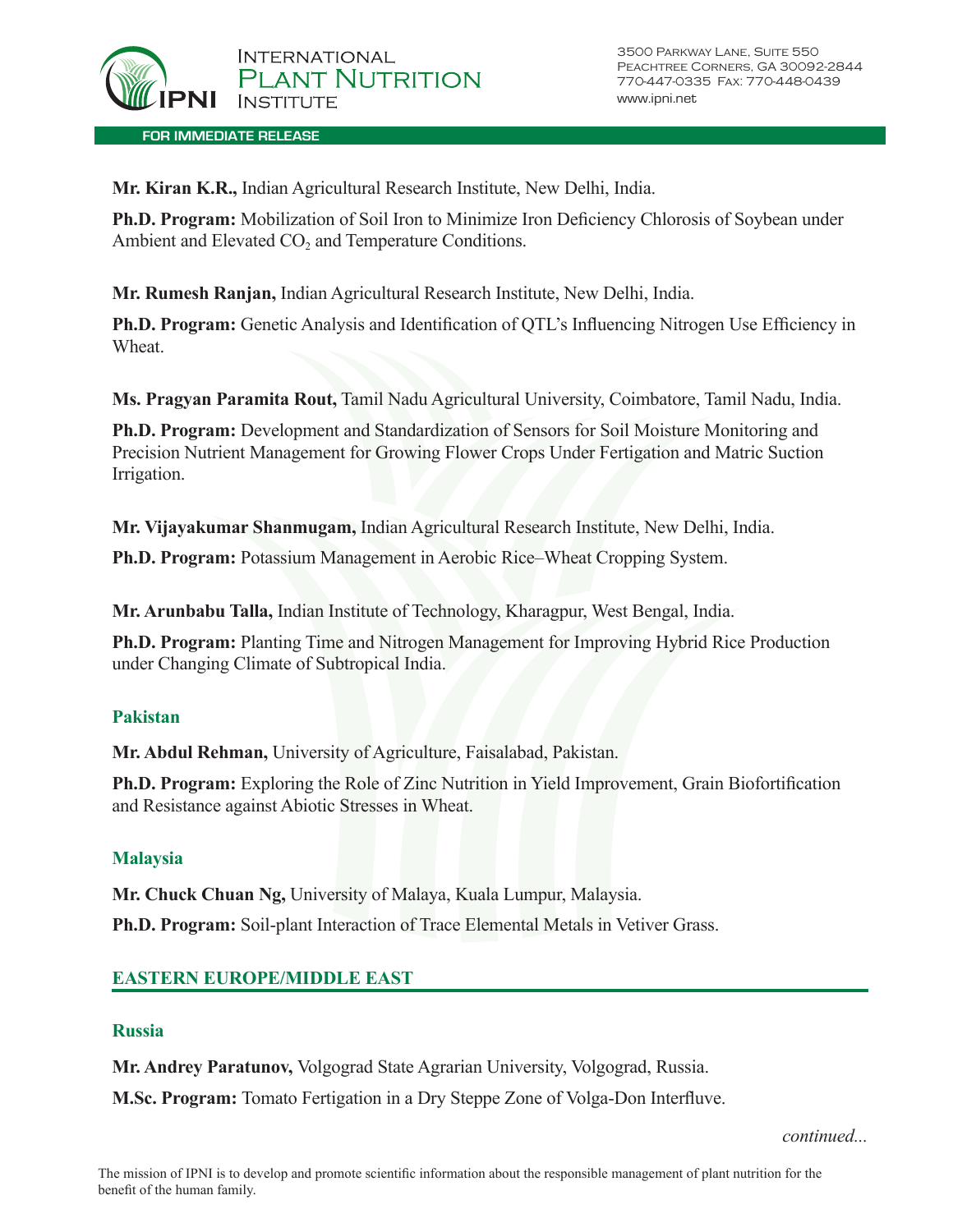

**FOR IMMEDIATE RELEASE**

**Ms. Alena Ozheredovа,** Stavropol State Agrarian University, Stavropol, Russia.

**Ph.D. Program:** The Effect of Fertilizers and Technologies on Winter Wheat Production in Central Ciscaucasia.

**Mrs. Anastasia Chobanu,** Belgorod Agrarian University, Belgorod, Russia.

**M.Sc. Program:** The Effect of Fertilizers on Biological Indicators of Soil Fertility.

### **Turkey**

**Mr. Muhammad Asif,** Sabanci University, Tuzla/Istanbul, Turkey.

**Ph.D. Program:** Impact of Climate Change on Wheat Nutrition and Physiology.

### **OCEANIA**

### **Australia**

**Mr. Getachew Agegnehu Jenberu,** James Cook University, Cairns, Queensland, Australia.

**Ph.D. Program:** Biochar, Compost and Biochar-compost: Crop Performance, Soil Quality and Greenhouse Gas Emissions in Tropical Agricultural Soils.

### **NORTH AMERICA**

### **Canada**

**Ms. Carolyn Wilson,** Dalhousie University, Halifax, Nova Scotia, Canada.

**M.Sc. Program:** Effect of Diverse Compost Products on Soil Quality and Potato Productivity.

### **United States**

**Ms. Sara Berg,** South Dakota State University, Brookings, South Dakota, USA.

**M.Sc. Program:** Evaluation of Tillage and Cover Crop Impacts on Corn Nitrogen Requirements in Southeastern South Dakota.

**Mr. John Breker,** North Dakota State University, Fargo, North Dakota, USA.

**M.Sc. Program:** Recalibration of Potassium Soil Test for Corn in North Dakota.

**Mr. Jarom Davidson,** University of Arkansas, Fayetteville, Arkansas, USA.

**M.Sc. Program:** Validation of N-STaR Nitrogen Rate Recommendations and Evaluation of N-STaR Soil Sampling Procedures for Clay Soils in Arkansas.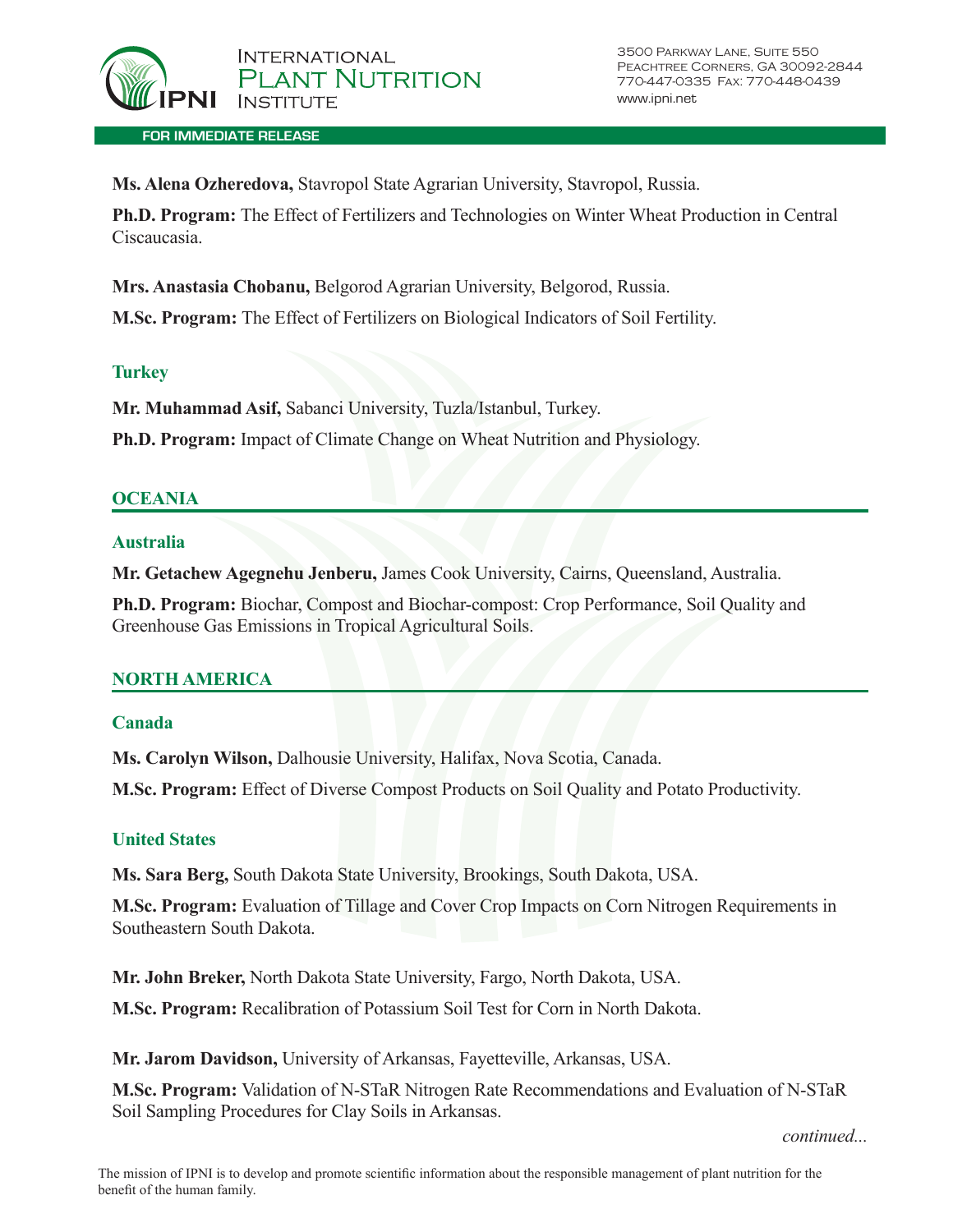

**Ms. Kelsey Hoegenauer,** University of Arkansas, Fayetteville, Arkansas, USA.

**Ph.D. Program:** Using Cover Crops to Recycle Nutrients in an Arkansas No-Till System.

**Ms. Sarah Mueller,** Purdue University, West Lafayette, Indiana, USA.

**Ph.D. Program:** Supplemental Late-vegetative Nitrogen Application for High-yield Corn: Agronomic, Economic and Environmental Implications with Modern versus Older Hybrids.

**Mr. Jared Spackman,** University of Minnesota, Minneapolis, Minnesota, USA.

**M.Sc. Program:** Nitrogen Fertilizer Source, Timing and Rate Impacts on Maize Nitrogen Use Efficiency and Mineralization Potential of Minnesota Soils.

**Ms. Elizabeth Trybula,** Purdue University, West Lafayette, Indiana, USA.

**Ph.D. Program:** Crop Water Productivity Response to Potassium Rate Application in Humid and Semi-Arid Conditions.

# **SOUTH AMERICA**

## **Argentina**

**Mr. Walter Carciochi,** University of Mar del Plata, Balcarce, Buenos Aires, Argentina.

**Ph.D. Program:** Evaluation of Diagnosis Methods of Sulfur Availability in Maize.

**Ms. Clara Milano,** National Southern University, Bahia Blanca, Buenos Aires, Argentina.

**M.Sc. Program:** Biological Nitrogen Fixation of Native Legume Grasses Introduced to the Degraded Grasslands of Southwestern Buenos Aires Province, Argentina.

**Mr. Martín Torres Duggan,** University of Buenos Aires, Buenos Aires, Argentina.

**Ph.D. Program:** Forage Productivity Improvement under Manure, Rock Phosphate, and Zeolites Applications.

# **Brazil**

**Mr. Eduardo Cancellier,** Federal University of Lavras, Lavras, Minas Gerais, Brazil.

**Ph.D. Program:** Development of Bio-based Coatings for Production of Controlled-Release Fertilizers and Availability of Controlled-Release Phosphorus.

**Ms. Shivelly Los Galettos,** State University of Ponta Grossa, Ponta Grossa, Parana, Brazil.

**Ph.D. Program:** Efficiency of Phosphate Fertilization as Influenced by the Application of Phosphogypsum in No-till System. *continued...*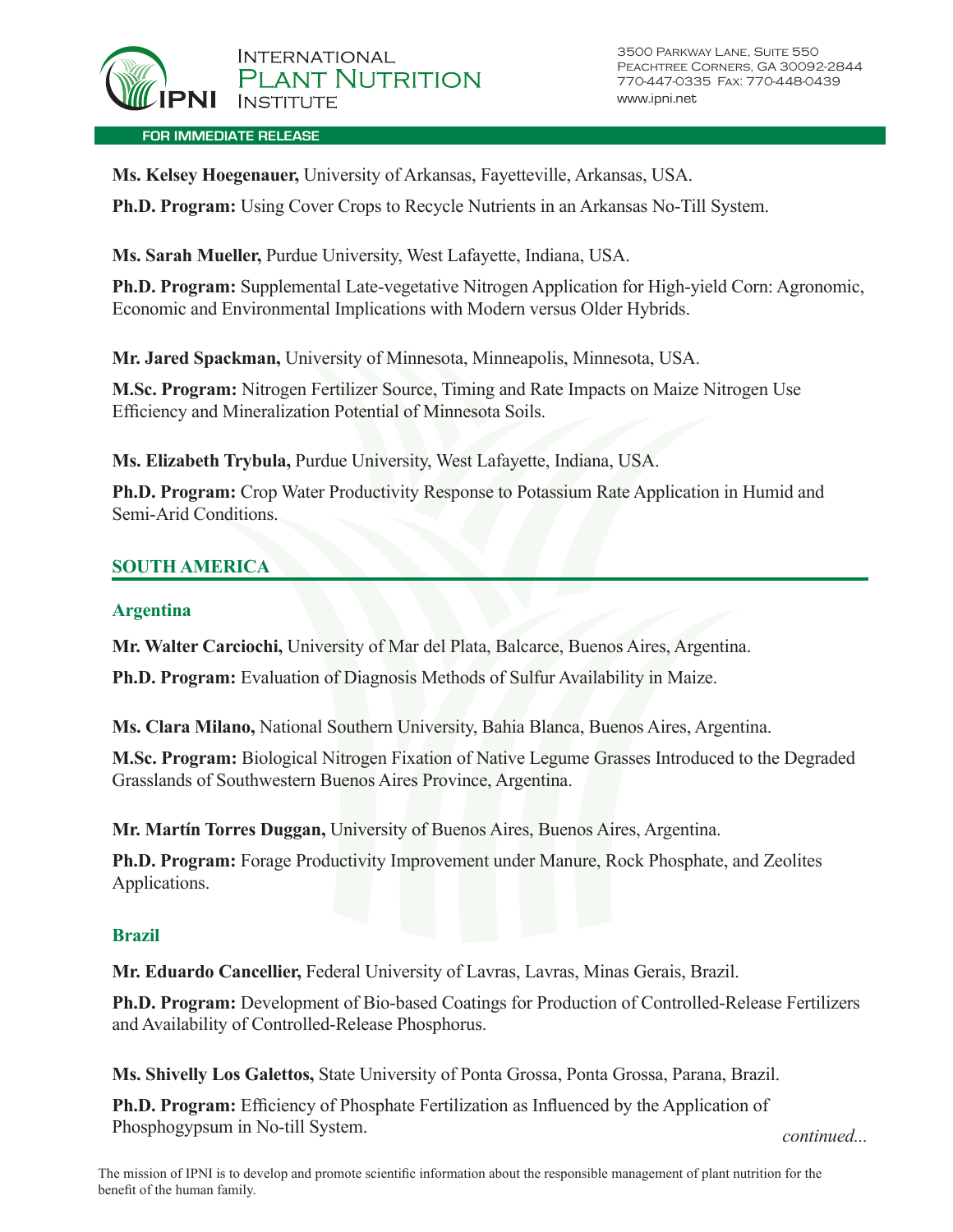

**Ms. Lauren Menandro,** Agronomic Institute of Campinas, Campinas, São Paulo, Brazil.

**M.Sc. Program:** Characterization, Agronomic and Industrial Recovery of Sugarcane Shoots and Old Leaves.

**Mr. Saulo Augusto Quassi de Castro,** University of São Paulo, Piracicaba, São Paulo, Brazil.

**M.Sc. Program:** Contribution of Nitrogen Fertilizer in Sugarcane Due to Crop Rotation, Straw Removal and Nitrogen Rates.

**Brief biographical summaries for each of the winners follow:**

# **AFRICA**

**Ms. Amira Hachana,** National Institute of Agronomy of Tunis, Tunisia is working towards her Ph.D. in crop production. Her dissertation is titled *"Diagnostic of the Biodiversity of Rhizosphere Microflora and its Interaction with Rhizobium Leguminosarum Nodulating Pea in Different Bioclimatic Areas of Tunisia."* The objective is to improve the production of pea and soil fertility in Tunisia through the selection of abiotic stress tolerant rhizobium-pea associations and the evaluation of their direct effect on the growth of pea, nitrogen fixation and the solubilization of inorganic phosphate. Ms. Hachana plans to work as a researcher in the field of rhiziobiology and soil fertility in low-input agroecosystems.

**Mr. Bayou Bunkura Allito,** Kwame Nkrumah University of Science and Technology, Kumasi, Ashanti, Ghana, Africa, is earning his Ph.D. in soil science. His dissertation title is *"Rhizobium Strain and Host-variety Interaction Effect on N2 Fixation and Yield of Faba Bean in Southern Ethiopia."*  Bayou's research will provide information on making site-specific nutrient management decisions, which will improve the productivity of host-plants in targeted areas. One of his career goals as a soil scientist, is to assess sustainable solutions for soil related problems in crop productivity.

**Ms. Muneta Grace Manzeke,** University of Zimbabwe, Harare, Zimbabwe, is working towards her Ph.D. in soil geochemistry and micronutrient management. Her dissertation title is *"Geospatial Variation of Bioavailable Micronutrients in Tropical Soils and its Effects on Crop Productivity and Human Nutrition."* Muneta's work will contribute to a new thinking on how agronomic biofortification could be targeted on specific agro-ecologies to enhance human nutrition, in ways that are accessible to different farmer social groups. Ms. Manzeke would like to play a key role in manipulating science in agriculture to make nutritious foods more accessible to common people in developing countries, particularly in Africa.

# **ASIA**

**Dr. GU Chiming,** Wuhan Botanical Garden of Chinese Academy of Science, Moshan, Wuchang, Wuhan, China, is completing his Ph.D. in ecology. His dissertation title is *"Study on Non-Point Pollution Condition and Control Measures in Danjiangkou Reservoir, Hubei, China."* Chiming's research experience has been focused on the relationship of crop production to the environment and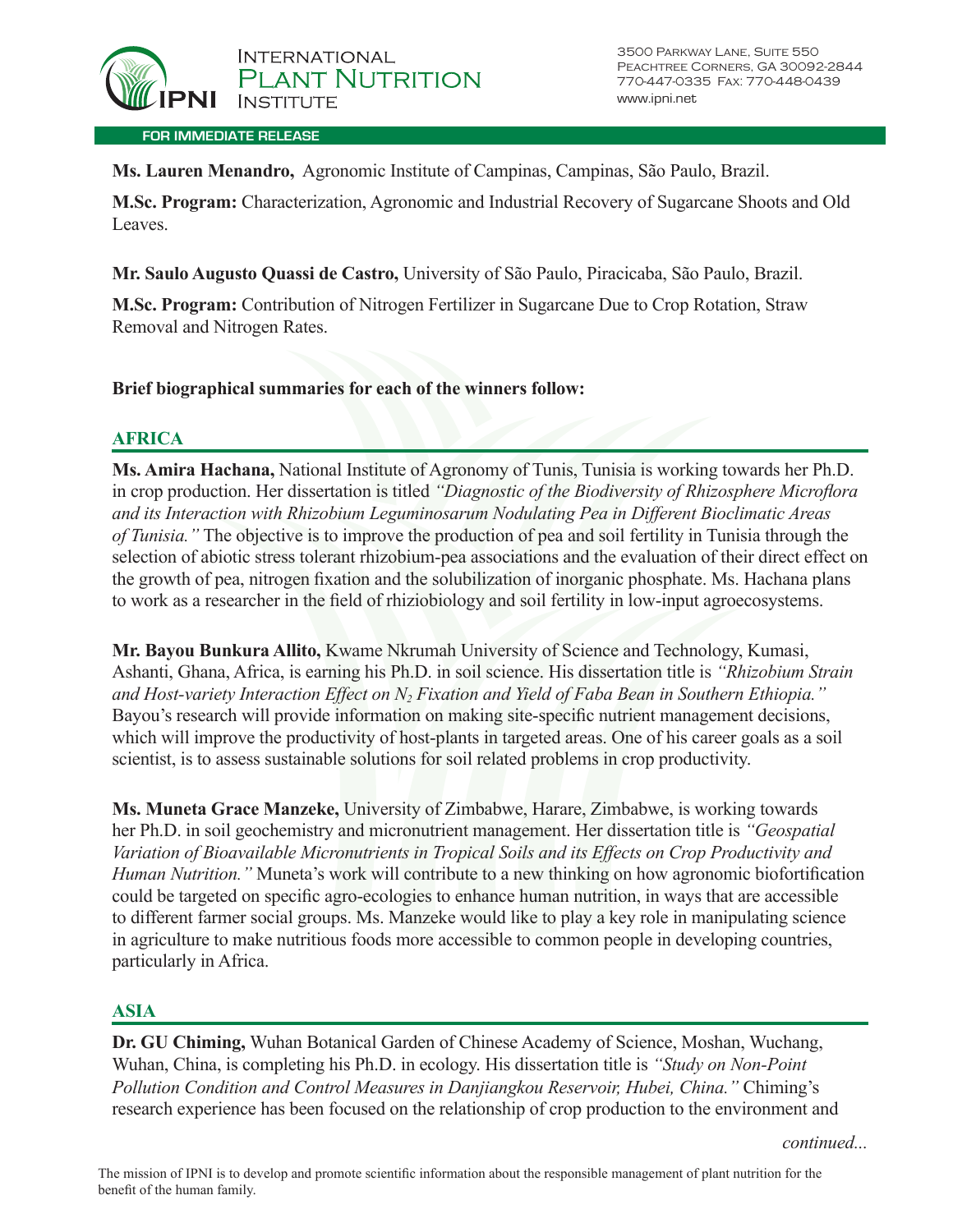

**FOR IMMEDIATE RELEASE**

ecosystems, best management practices for nutrient stewardship, and encouraging the concept of applying the right fertilizer, at the right rate, at the right time, and in the right place. Dr. Gu plans to work within an institute or college and continue his studies in plant nutrition science.

**Ms. LI Ting,** Institute of Soil Science, Chinese Academic of Sciences, Nanjing, China, is completing her Ph.D. in plant nutrition. Her dissertation title is *"Composition and Bioavailability of Soil Available Potassium of Typical Farmland in China."* Ting's research focus is on the mechanism of available potassium (AK) released from typical K-bearing minerals, the bioavailability of soil AK using intensive cropping experiment integrated with chemical analysis and the correlation between difference bioavailable AK with factors. She is a teacher at Sichuan Agricultural University and lectures courses through correspondence. In the future, Ms. Li hopes to study abroad to gain international academic experience.

**Mr. LIANG Guopeng,** Chinese Academy of Agricultural Sciences, Beijing, China, has completed his M.Sc. in soil science. His thesis title was *"Seasonal Patterns of Soil Respiration and Soil Biochemical Properties under Nitrogen Addition."* Guopeng's research was focused on the effect of agricultural management (application of straw and nitrogen fertilizer) on soil respiration and soil biochemical properties. Mr. Liang is now pursuing a Ph.D. in plant biology with a research topic concerning the response of the carbon cycle to climate change at the University of Oklahoma.

**Mr. Khalid Mehmood,** University of Chinese Academy of Sciences, Beijing, China, is earning his Ph.D. in agriculture. Khalid's dissertation title is *"Amelioration of Acid Soils Using Low Energy Consuming Biochars Combined with Inorganic Fertilizers for Improved Crop Growth."* Mr. Mehmood hypothesized that instead of using crop straws directly but converting to low energy consuming biochars, these byproducts could offer multidimensional opportunities to transform large scale agricultural waste streams from a financial and environmental liabilities to valuable assets. After his Ph.D., Khalid will continue teaching and pursuing research activities in his home country of Pakistan. He credits the Chinese Academy of Sciences for flourishing his knowledge and skills.

**Ms. ZHANG Qian,** Chinese Academy of Agricultural Sciences, Beijing, China, is working towards her Ph.D. in plant nutrition. Her dissertation title is *"Effect of Organic Amendments and its Microbiological Mechanism under Rice-Wheat Rotation."* Qian's research will contribute to exploring the underlying mechanism of the interaction between soil structure, microorganism and nutrition cycling. The outcome of this research would be of great practical significance for balanced fertilization and improved quality of cultivated land. Ms. Zhang plans to be an eligible agriculturalist or a teacher in college, where she can pass on all of knowledge she has gained to the next generation.

**Ms. Ridham Kakar,** Dr. Y.S. Parmar University of Horticulture and Forestry, Nauni, Solan, Himachal Pradesh, India, is working towards her Ph.D. in integrated nutrient management. Her dissertation title is *"Integrated Nutrient Management Under Ginger-Cauliflower Cropping Sequence in North-West Himalayas."* Ridham's research has been undertaken to improve nutrient use efficiency, organic matter content, and optimization of fertilizer application. This research is working towards increased soil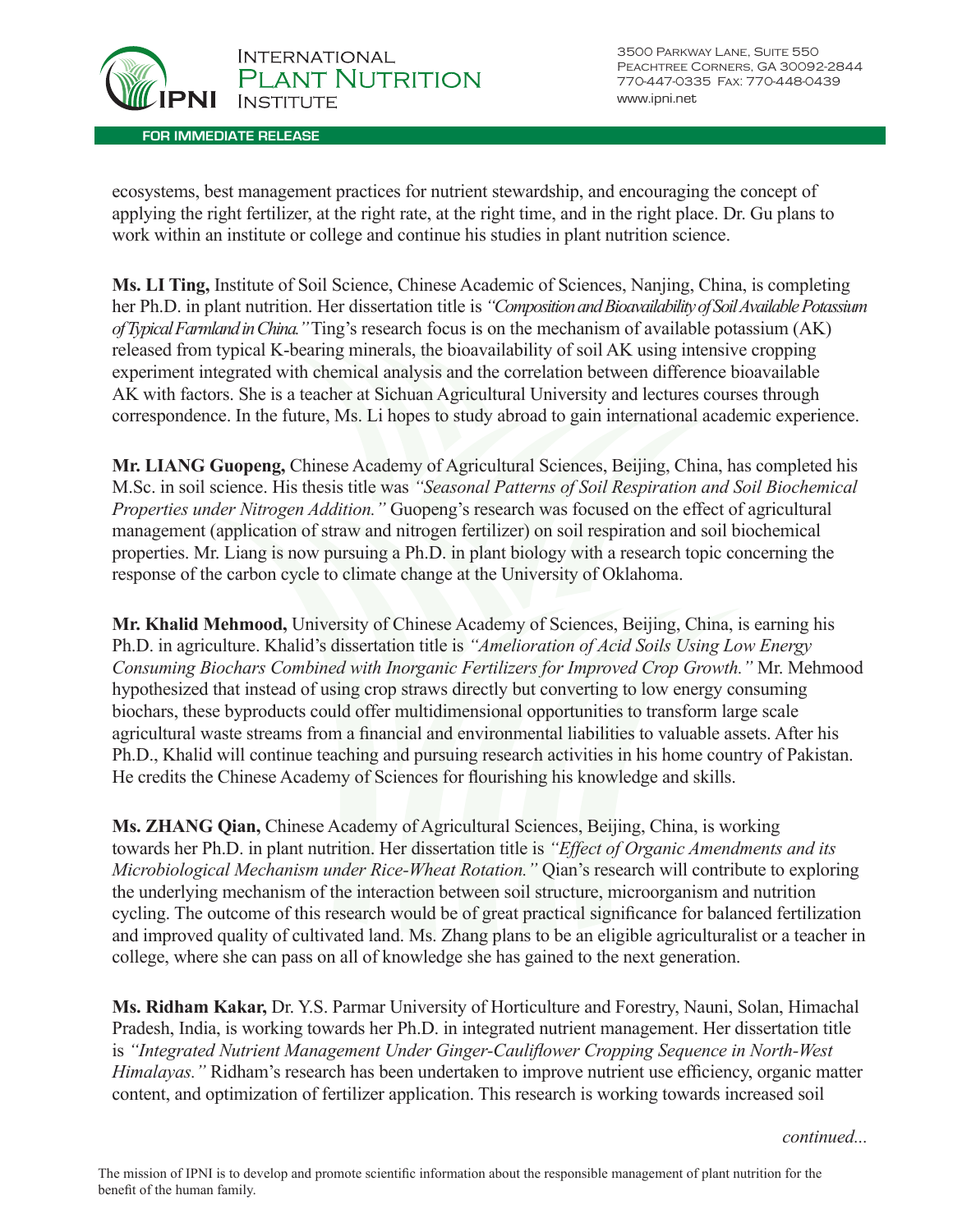

health and productivity and overall living standards for farmers. Her career goals are to continue with farmer-oriented research work in order to help the farming community with increasing their living standards.

**Mr. Kiran K.R.,** Indian Agricultural Research Institute, New Delhi, India, is pursuing a Ph.D. in soil science and agricultural chemistry. His dissertation title is *"Mobilization of Soil Iron to Minimize Iron Deficiency Chlorosis of Soybean Under Ambient and Elevated CO2 and Temperature Conditions."* The objectives of Kiran's research are to study the basis of iron (Fe) deficiency chlorosis in soybean genotypes, evaluate the effectiveness of different strategies to mobilize soil Fe and its impact on Fe deficiency chlorosis tolerance by soybean genotypes, and to study the effect of Fe mobilization strategy in enhancing bioavailability of Fe to soybean genotypes under ambient and elevated  $CO<sub>2</sub>$ and temperature conditions. After his Ph.D., one of Kiran's goals is to conduct research on the transformation and dynamics of nutrients, especially in arid and semi-arid agro-ecosystems with respect to changing climate scenarios.

**Mr. Rumesh Ranjan,** Indian Agricultural Research Institute, New Delhi, India, is pursuing his Ph.D. in genetics and plant breeding. His dissertation title is *"Genetic Analysis and Identification of QTL's Influencing Nitrogen Use Efficiency in Wheat."* The objectives of Rumesh's research are to identify the traits influencing nitrogen use efficiency, study the extent of variability existing for these traits in the germplasm, study the inheritance of traits influencing nitrogen use efficiency in wheat, and identify the putative QTLs for nitrogen use efficiency in wheat. Rumesh plans to disseminate the new era of technology to farmers, which will serve both them and their communities for economic prosperity and betterment as a whole.

**Ms. Pragyan Paramita Rout,** Tamil Nadu Agricultural University, Coimbatore, Tamil Nadu, India, is pursuing her Ph.D. in soil science and agricultural chemistry. Pragyan's dissertation title is *"Development and Standardization of Sensors for Soil Moisture Monitoring and Precision Nutrient Management for Growing Flower Crops Under Fertigation and Matric Suction Irrigation."* Her research work aims at developing and standardizing various cost effective sensors for soil moisture monitoring and precision nutrient management (for flower crops in both greenhouse and field conditions). Upon completing her degree and pursuing a post-doctoral fellowship, Pragyan would like to build a career in precision agriculture using sensors for water management and nutrient management.

**Mr. Vijayakumar Shanmugam,** Indian Agricultural Research Institute, New Delhi, India, is working towards a Ph.D. in agronomy. His dissertation title is *"Potassium Management in Aerobic Rice–Wheat Cropping System."* The objectives of Vijayakumar research are to find out the effect of rate, method, and time of potassium (K) application on growth and productivity of aerobic rice and wheat crops; assess the effect of K fertilization on grain quality and nutrient use efficiency of aerobic rice and wheat crops; estimate the residual effect of K fertilization on soil fertility; and work out the economics of different treatments. One of Vijayakumar future goals is to establish a career in agricultural research, with strong fundamentals in agronomy and soil science.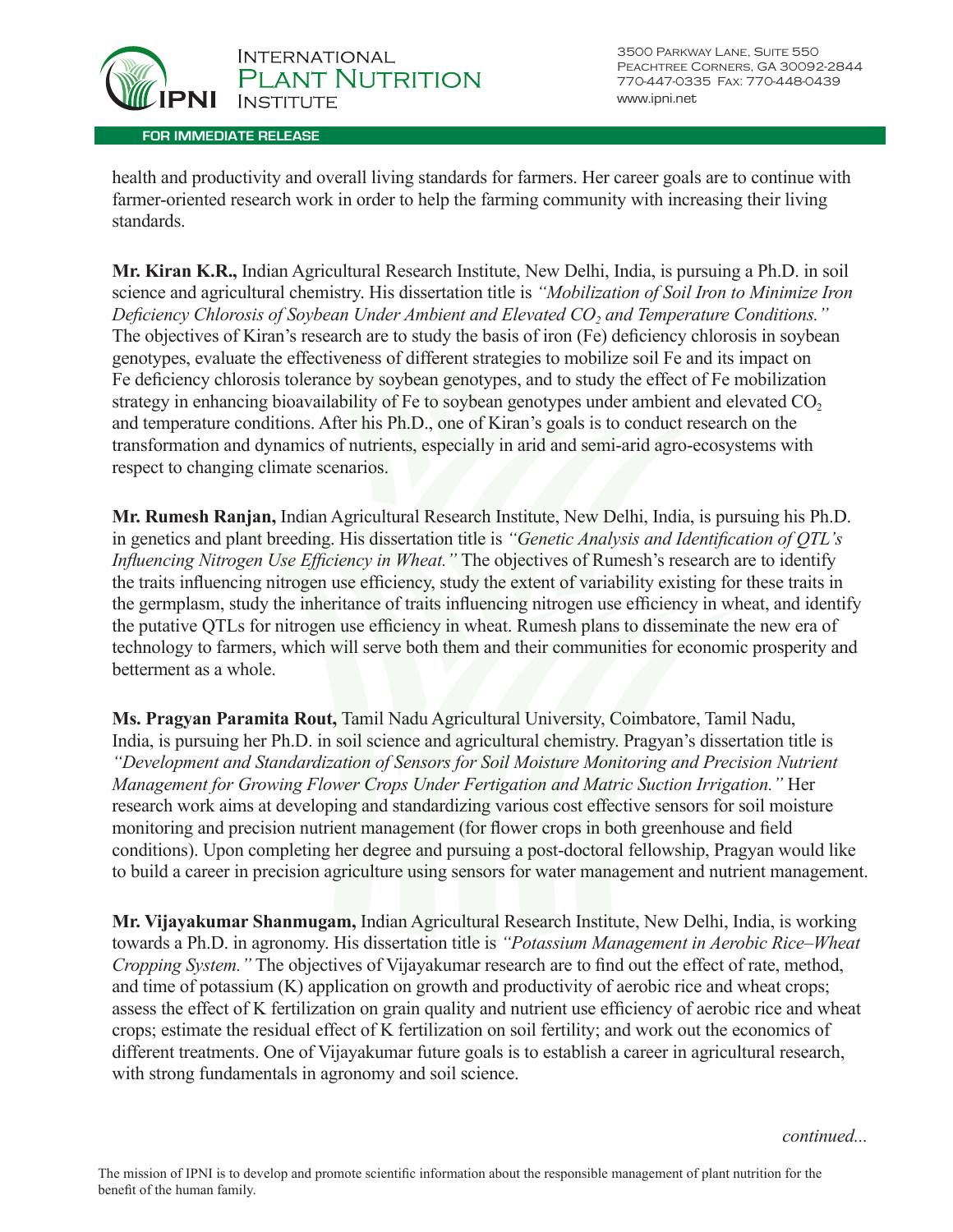

**Mr. Arunbabu Talla,** Indian Institute of Technology, Kharagpur, West Bengal, India, is earning a Ph.D. in agronomy. His dissertation title is *"Planting Time and Nitrogen Management for Improving Hybrid Rice Production under Changing Climate of Subtropical India."* His research is focused on mitigating the adverse impact of climate change on hybrid rice production in sub-tropical climates, by addressing location specific agro-adaptation technologies. Mr. Talla's long-term goals involve the improvement of sustainable agricultural productivity in farmers' fields, through precision agriculture. This includes site specific nutrient management, measuring nutrient losses, and improving nutrient management plans for higher input use efficiency.

**Mr. Abdul Rehman,** University of Agriculture, Faisalabad, Pakistan, is completing a Ph.D. in agronomy. His dissertation title is *"Exploring the Role of Zinc Nutrition in Yield Improvement, Grain Biofortification and Resistance against Abiotic Stresses in Wheat."* The outcomes of this research will improve wheat productivity by encouraging zinc application in wheat and developing a cost effective technique. After completing his Ph.D., Abdul wants to pursue additional research in improving biofortification and resistance against abiotic stresses in rice, wheat, and chickpea through the application of micronutrients.

**Mr. Chuck Chuan Ng,** University of Malaya, Kuala Lumpur, Malaysia, is earning a Ph.D. in applied environmental sciences with a focus in heavy metals and soil-plant interaction. Chuck's dissertation title is *"Soil-plant Interaction of Trace Elemental Metals in Vetiver Grass."* His project involves a comprehensive experimental study of the soil-plant interaction between Vetiver grass and trace elemental metals. After finishing his Ph.D., Chuck plans to serve as an academic lecturer in a local tertiary institution and continue to work as an environmental research scientist in sustainable soil management in Malaysia.

# **EASTERN EUROPE/MIDDLE EAST**

**Mr. Andrey Paratunov,** Volgograd State Agrarian University, Volgograd, Russia, is pursuing his M.Sc. The title of his thesis is *"Tomato Fertigation in a Dry Steppe Zone of Volga-Don Interfluve."* The studies are conducted in a field experiment run under a cooperative project between IPNI and Volgograd State Agrarian University. Andrey has received several distinguished scholarships and awards during his educational studies. From 2013 to 2015 he won the 1st phase in Russian competition among students, post-graduates and young scientists of higher educational institutions, through the Ministry of Agriculture of Russia. He practiced in Germany under the DBV (Deutscher Bauernverband) program. Mr. Paratunov plans to continue his participation in these research activities.

**Ms. Alena Ozheredovа,** Stavropol State Agrarian University, Stavropol, Russia, is working towards her Ph.D. in the Department of Agricultural Chemistry and Plant Physiology. The title of her thesis dissertation is *"The Effect of Fertilizers and Technologies on Winter Wheat Production in Central Ciscaucasia."* Alyona has received a number of distinguished scholarships and awards during her educational program. In 2014 she won a Russian Competition among students of higher educational institutions through the Ministry of Agriculture of Russia. As a member of the university team she also won the Intellectual Game New Farmer (2016). After obtaining her Ph.D., she plans to continue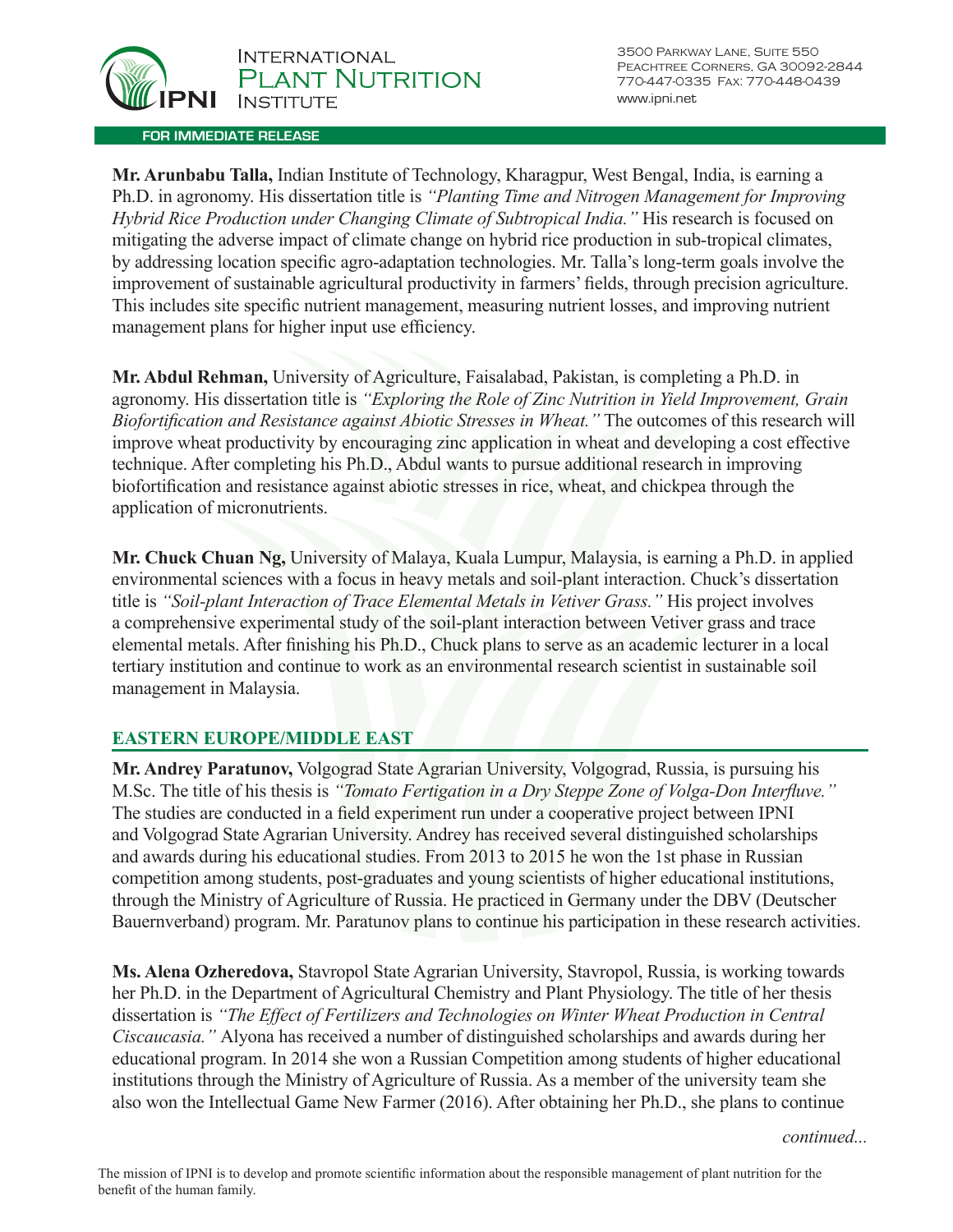

3500 Parkway Lane, Suite 550 Peachtree Corners, GA 30092-2844 770-447-0335 Fax: 770-448-0439 www.ipni.net

research activities on crop management, apply for international training programs, and actively participate in extension efforts on crop nutrition.

**Mrs. Anastasia Chobanu** received a B.Sc. in Belgorod Agrarian University named after V. Gorin, Department of Agrochemistry, Soil Science and Ecology (2016). During the study, Anastasia was rewarded for academic scholarship for achievements in studies and science. The title of her M.Sc. thesis is *"The Effect of Fertilizers on Biological Indicators of Soil Fertility."* The research includes field experiments conducted in Belgorod Agrarian University. She plans to become a scientist in plant nutrition and soil fertility.

**Mr. Muhammad Asif,** Sabanci University, Tuzla/Istanbul, Turkey, is completing his Ph.D. in soil nutrition and physiology. His dissertation title is the *"Impact of Climate Change on Wheat Nutrition and Physiology.*" Muhammad's research is about the impact of climate change (elevated CO<sub>2</sub>, increased temperature and drought) on macro and micro nutrient deficiencies and nutritional quality of bread wheat. Previous to this research, he had completed his M.Sc. in plant breeding and genetics. His goals for the future involve research in the field of plant nutrition, and he wished to offer his energies towards the cause of ensuring the food security of human-kind.

## **OCEANIA**

**Mr. Getachew Agegnehu Jenberu,** James Cook University, Cairns, Queensland, Australia, is working towards his Ph.D. in soil science. His dissertation title is *"Biochar, Compost and Biochar-compost: Crop Performance, Soil Quality and Greenhouse Gas Emissions in Tropical Agricultural Soils."* Getachew's research in maize and peanut is showing agronomic advantages to the co-application of these nutrient resources. Based on his work and previous experience, Getachew's future career goal is to contribute to improving crop productivity and food security through improved integrated soil fertility and plant nutrient management practices.

### **NORTH AMERICA**

**Ms. Carolyn Wilson,** Dalhousie University, Halifax, Nova Scotia, Canada, is working towards her M.Sc. in agriculture. Her thesis title is the *"Effect of Diverse Compost Products on Soil Quality and Potato Productivity."* Her thesis research compares the effect of five composts from a diversity of sources with a no compost control for their effects on tuber yield and soil quality and fertility. Carolyn's career goals involve the promotion of sustainable agriculture and improved soil fertility management practices through extension and education. She also is interested in engaging youth in soil science through the development and delivery of engaging soil and agri-science related curriculum and resources through schools and independent groups (e.g., 4-H), and has an interest in supporting international efforts to improve soil fertility.

**Ms. Sara Berg, South** Dakota State University, Brookings, South Dakota, USA, is completing her Ph.D. in plant science which also has a soil science emphasis. Her dissertation title is *"Evaluation of*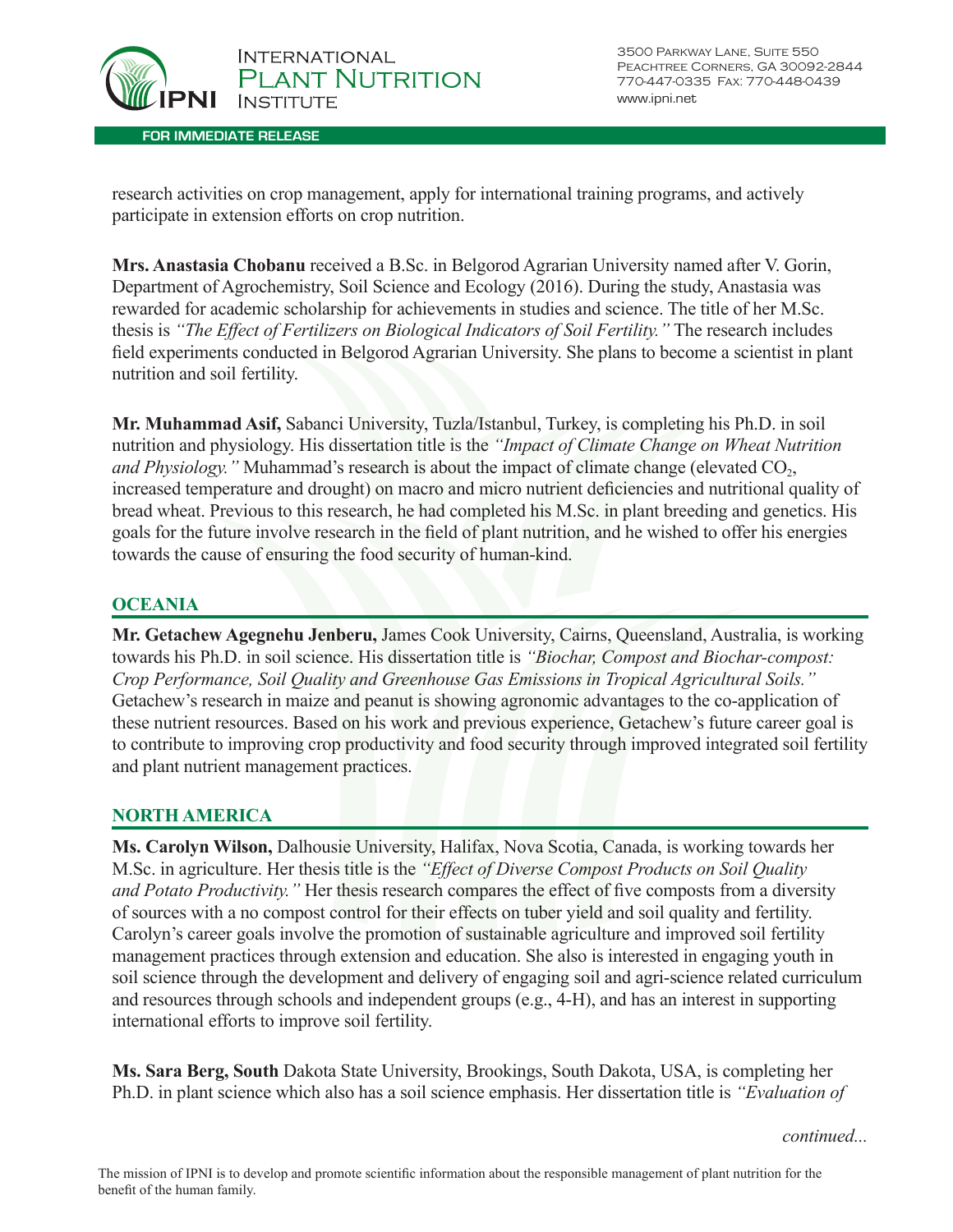

3500 Parkway Lane, Suite 550 Peachtree Corners, GA 30092-2844 770-447-0335 Fax: 770-448-0439 www.ipni.net

*Tillage and Cover Crop Impacts on Corn Nitrogen Requirements in Southeastern South Dakota."* The study focuses on how conventional till methods versus long term no-till methods and cover cropping affect corn nitrogen response. Sarah is a member of the Phi Kappa Phi Honor Society and upon completion of her thesis dissertation has accepted a position as an agronomy field specialist with the South Dakota State University Experiment Station.

**Mr. John Breker,** North Dakota State University, Fargo, North Dakota, USA, is earning a M.Sc. in soil science. His thesis title is *"Recalibration of Potassium Soil Test for Corn in North Dakota."* His research concerns conducting potassium (K) fertilizer rate trials evaluating corn yield responses to K and their relation to soil K tests. After completing his M.Sc., John plans to pursue a Ph.D. in soil science and eventually become a professor with a research/extension appointment at a land grant university.

**Mr. Jarom Davidson,** University of Arkansas, Fayetteville, Arkansas, USA, is completing his M.Sc. in soil fertility. Jarom's thesis title is *"Validation of N-STaR Nitrogen Rate Recommendations and Evaluation of N-STaR Soil Sampling Procedures for Clay Soils in Arkansas."* His research incorporates the validation of the N-STaR N-fertilizer rate recommendations for clay soils in Arkansas through 13 small plot field trials located on research stations and production fields. After completing his M.Sc., Jarom plans to develop a crop consulting business that encourages ethical and sustainable farming.

**Ms. Kelsey Hoegenauer,** University of Arkansas, Fayetteville, Arkansas, USA, is earning her Ph.D. in soil fertility. Her dissertation title is *"Using Cover Crops to Recycle Nutrients in an Arkansas No-Till System."* The focus of her research is to investigate nutrient cycling by cover crops in Arkansas production systems. Kelsey previously earned her M.Sc. at Auburn University in agronomy. Through Kelsey's education and experiences, she has developed the desire to become a research scientist studying soil and crops with an emphasis on soil fertility and soil conservation.

**Ms. Sarah Mueller, Purdue University,** West Lafayette, Indiana, USA, is working towards her Ph.D. in agronomy. Her dissertation title is *"Supplemental Late-vegetative Nitrogen Application for High-yield Corn: Agronomic, Economic and Environmental Implications with Modern versus Older Hybrids.*" The focus of the research is on the impact of planned, supplemental nitrogen (N) applications in late vegetative stages. Using small-plot field research, she is comparing 6 to 8 N rates applied at specific split timings. After completing her studies, Sarah plans to work in the research sector of the seed industry.

**Mr. Jared Spackman,** University of Minnesota, Minneapolis, Minnesota, USA, is completing his M.Sc. in soil science. His thesis title is *"Nitrogen Fertilizer Source, Timing and Rate Impacts on Maize Nitrogen Use Efficiency and Mineralization Potential of Minnesota Soils."* His research helps to identify regional practices that identify best nitrogen (N) rates, timing of applications, and N sources that improve fertilizer use efficiency and protect sensitive ecosystems and environments from N pollution. After completing his M.Sc., Jared will pursue a Ph.D. in soil science at the University of Minnesota. He plans to eventually teach soil science and plant nutrition and continue to perform research concerning soil health.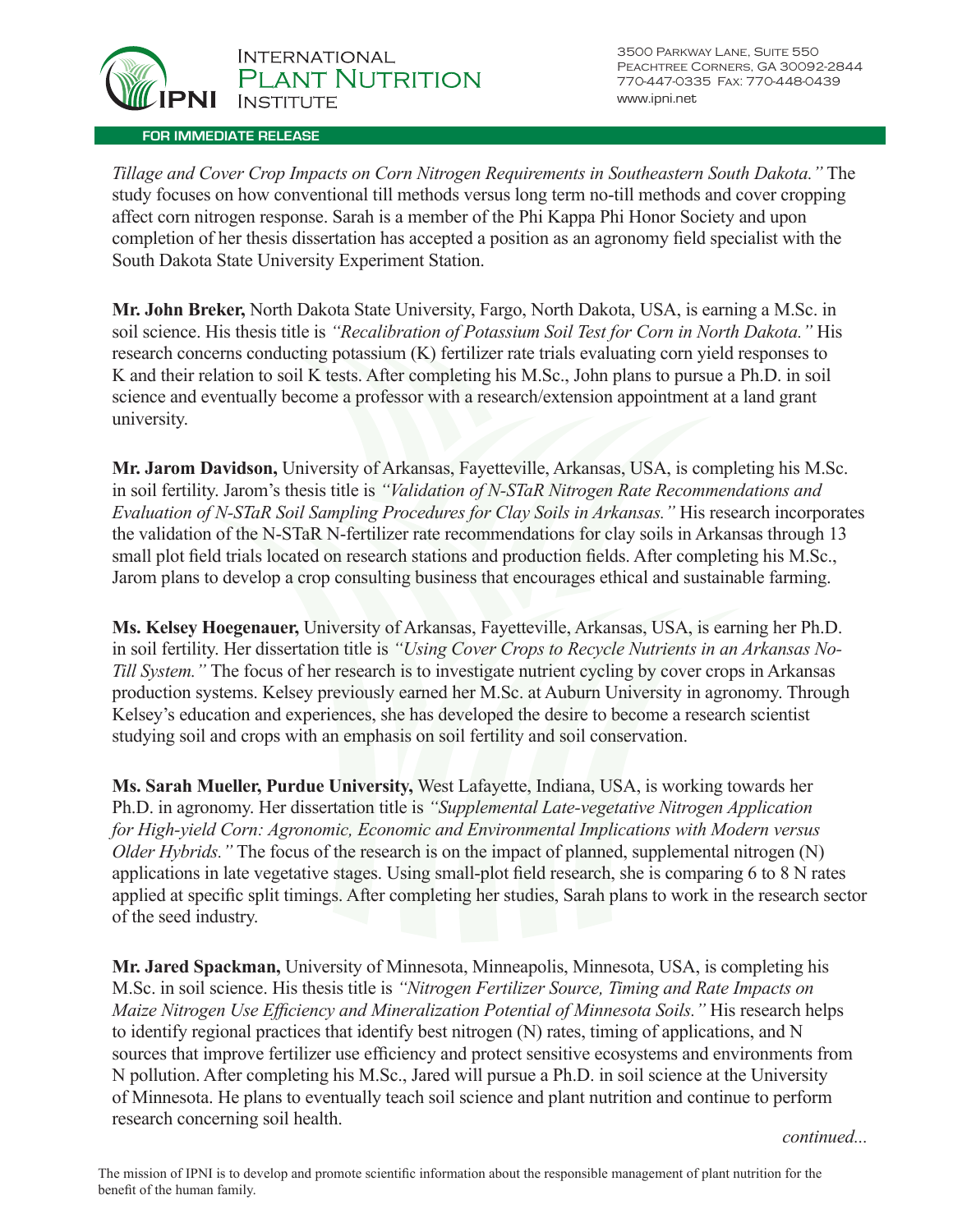

**Ms. Elizabeth Trybula,** Purdue University, West Lafayette, Indiana, USA, is completing her Ph.D. in nutrient management impacts on crop water use. Her dissertation title is *"Crop Water Productivity Response to Potassium Rate Application in Humid and Semi-Arid Conditions."* Elizabeth's dissertation research seeks to inform how potassium impacts the quantity of water used for crop production. She plans to pursue a faculty position to conduct original research that enhances discourse in nutrient and conservation management across diverse farming systems. Her goal is to build a field research, teaching, and meta-analysis program that explores pressing questions in nutrient management and water cycling in agroecosystems.

# **SOUTH AMERICA**

**Mr. Walter Carciochi,** University of Mar del Plata, Balcarce, Buenos Aires, Argentina, is obtaining a Ph.D. in agricultural sciences. His dissertation title is *"Evaluation of Diagnosis Methods of Sulfur Availability in Maize."* His work arises from the need for methodologies to predict sulfur deficiencies in the Pampas region of Argentina, and involves the evaluation of soil testing and plant analysis methodologies. Walter's goals are to continue a career in science by providing useful information and knowledge for farmers and consultants.

**Ms. Clara Milano,** National Southern University, Bahia Blanca, Buenos Aires, Argentina, is pursuing a M.Sc. in agronomy. Her thesis is focused on the biological nitrogen fixation of native legume grasses introduced to the degraded grasslands of southwestern Buenos Aires province, Argentina. Clara is interested in the importance of healthy natural ecosystems key processes such as nutrient cycling. She looks to introduce elements of natural ecosystems into agroecosystems to improve their sustainability.

**Mr. Martín Torres Duggan,** University of Buenos Aires, Buenos Aires city, Argentina, is obtaining a Ph.D. in the College of Veterinary. His dissertation title is *"Forage Productivity Improvement Under Manure, Rock Phosphate, and Zeolites Applications."* His research explores water and nitrogen dynamic and efficiency under joint applications of manure and zeolites as well as the phosphorus recovery from soils receiving mixtures of zeolites and phosphate rock. Martín would like to develop a professional career in research, teaching, and consulting in soil fertility and plant nutrition focused in 4R Nutrient Stewardship.

**Mr. Eduardo Cancellier,** Federal University of Lavras, Lavras, Minas Gerais, Brazil, is working toward his Ph.D. His dissertation title is *"Efficiency of Control Released Stabilized Urea for Corn Cultivated in Fertile Soils."* The goal is to develop biodegradable coatings for production of controlled release fertilizers using biomaterials. After finishing his Ph.D., Eduardo will be seeking opportunities in developing new fertilizer technologies or adequate nutrient management for commercial field crops.

**Ms. Shivelly Los Galettos,** State University of Ponta Grossa, Ponta Grossa, Parana, Brazil, is working toward her Ph.D. Her dissertation title is *"Efficiency of Phosphate Fertilization as Influenced by the Application of Phosphogypsum in No-till System."* The objective of Shivelly's study is to evaluate the possible effect of phosphogypsum in phosphorus fertilization for soybean and wheat under no-till, with the hope that this results in a positive relationship. After finishing her Ph.D. program, Ms. Los Galettos intends to continue working on the efficiency of fertilizers in a position related to soil fertility and plant nutrition at a research or education facility. *continued... continued...*